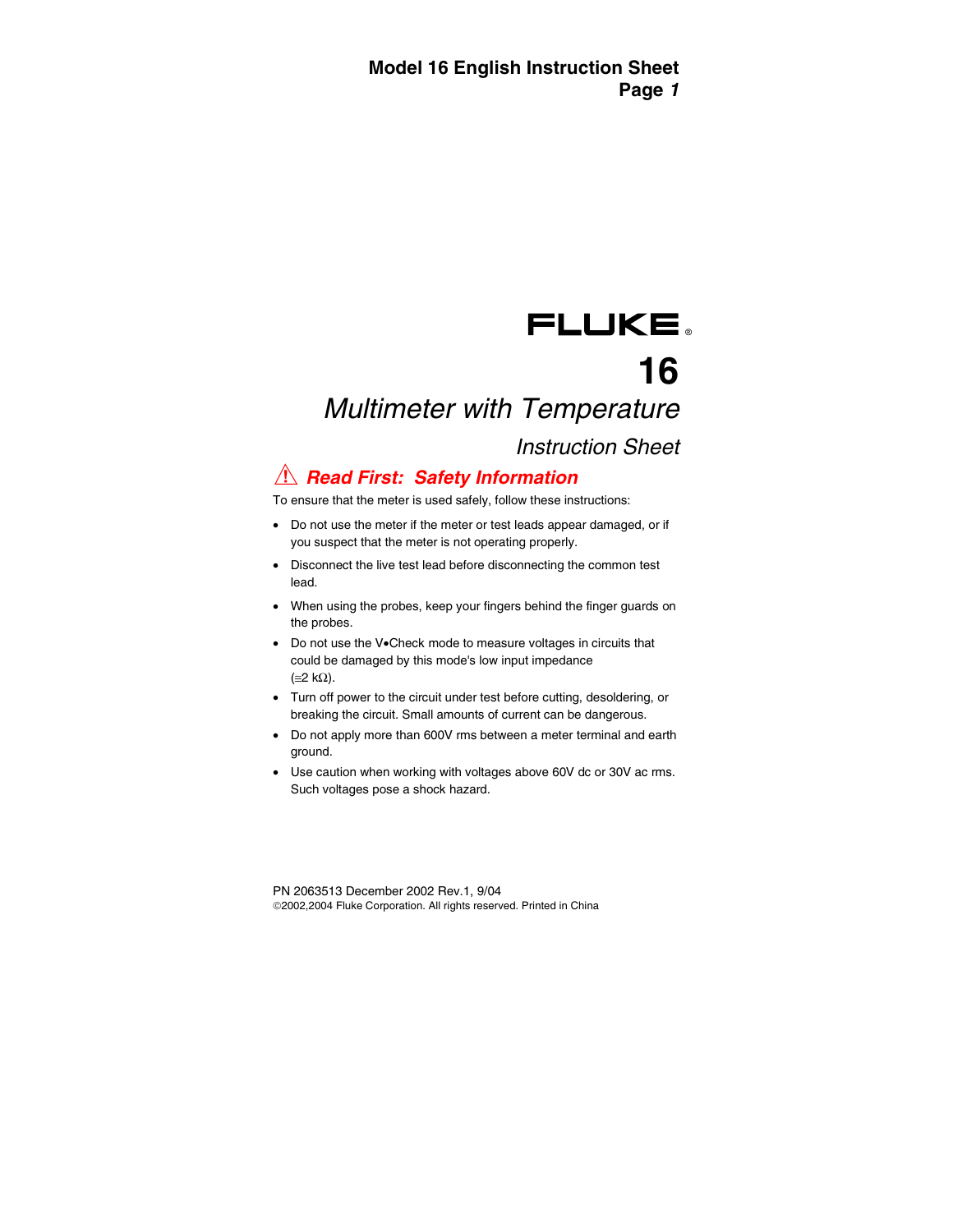

| <b>RANGE</b>                      | Press button.                         |           |
|-----------------------------------|---------------------------------------|-----------|
| $\left \right.\rightleftharpoons$ | Press button to switch between modes. |           |
|                                   | Double insulation.                    |           |
| MAN                               | Manual ranging mode.                  | ip14i.eps |

### **Automatic Range Selection**

The meter defaults to autoranging when you turn it on. The 4000 mV range can be entered only with manual range selection.

### **Manual Range Selection**



#### **Battery Saver**™

If the meter is ON but inactive and not connected to voltage for more than 45 minutes, the display goes blank to preserve battery life. To resume operation, press any button.

Battery Saver<sup>™</sup> is disabled in MIN/MAX record mode.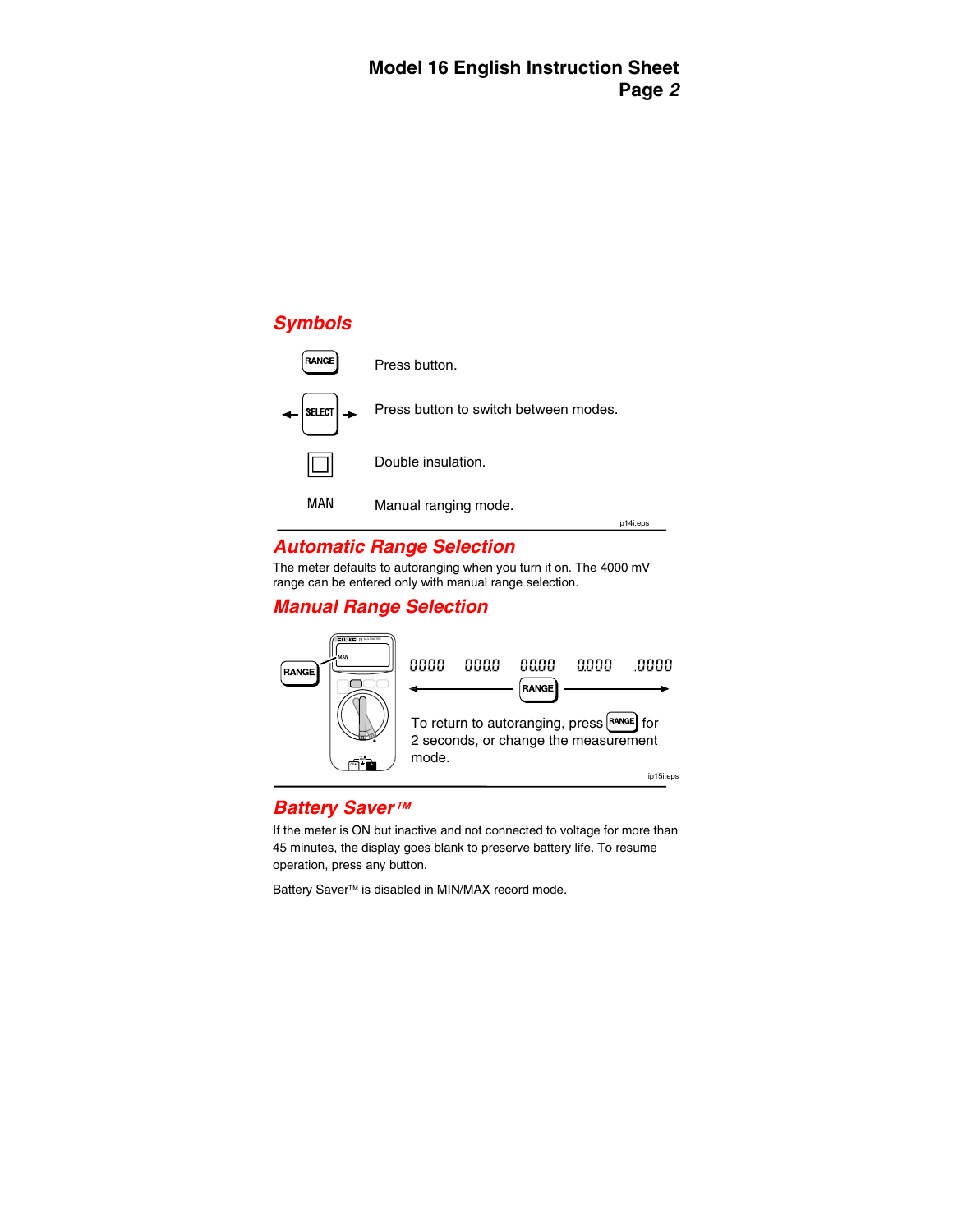### **AC and DC Voltage**

Also refer to V•Check.

 **50 Hz to 400 Hz** 

**Volts AC Volts DC Input Impedance** ≅**5 M**Ω **Input Impedance** ≅**10 M**Ω

**16** MULTIMETER **16** MULTIMETER  $AC \leftarrow$   $\left|\text{SELECT}\right| \longrightarrow DC$ 4000 mV 4V 40V 400V 600V **RANGE V V 600V 600V + +**

ip01i.eps

### **Resistance and Continuity Quall**

Turn off circuit power before testing. Also refer to V•Check.



Detects shorts and opens ≥250 µS.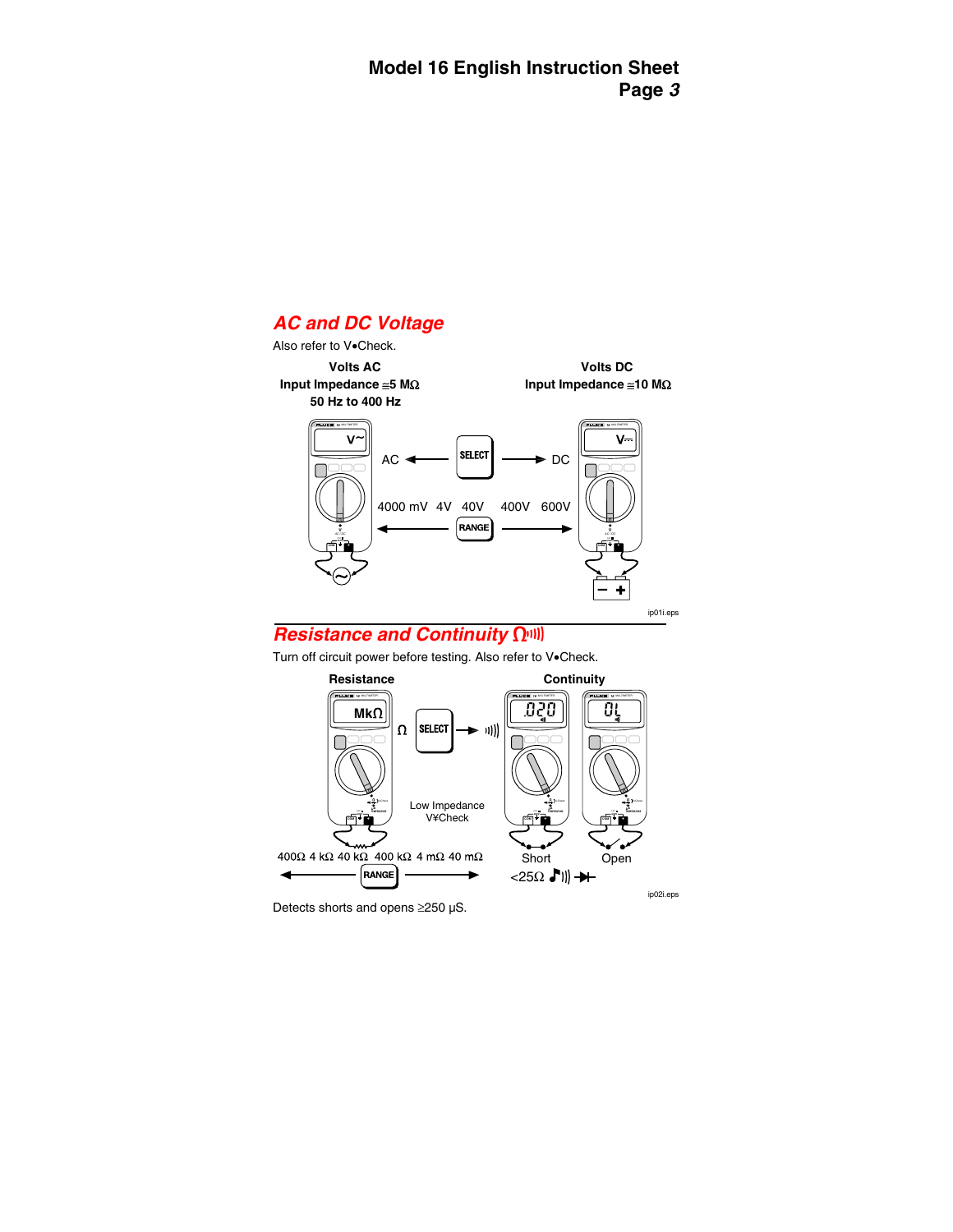## W **V**•**Check**

If a dc or ac voltage greater than about 4.5V is present across the inputs when the meter is set to W,  $\rightarrow$  or  $\Omega$ , the meter switches automatically to dc or ac voltage mode (V•Check mode).

#### W **Warning**

**Repetitive transients on a dc bus will cause V**•**Check to select ac volts, even though a hazardous dc voltage may be present. To avoid a misleading display and possible electric shock, manually select the proper volts function for measurements on these circuits.** 

When V•Check is activated, the meter has low input impedance (Lo**Z**)  $\approx$  2 kΩ. This load can alter the voltages in electronic control circuits. Do not use V•Check to measure voltage in circuits that could be damaged by a 2 kΩ load.

Hint: V•Check can be effectively used to eliminate "ghost" voltages.

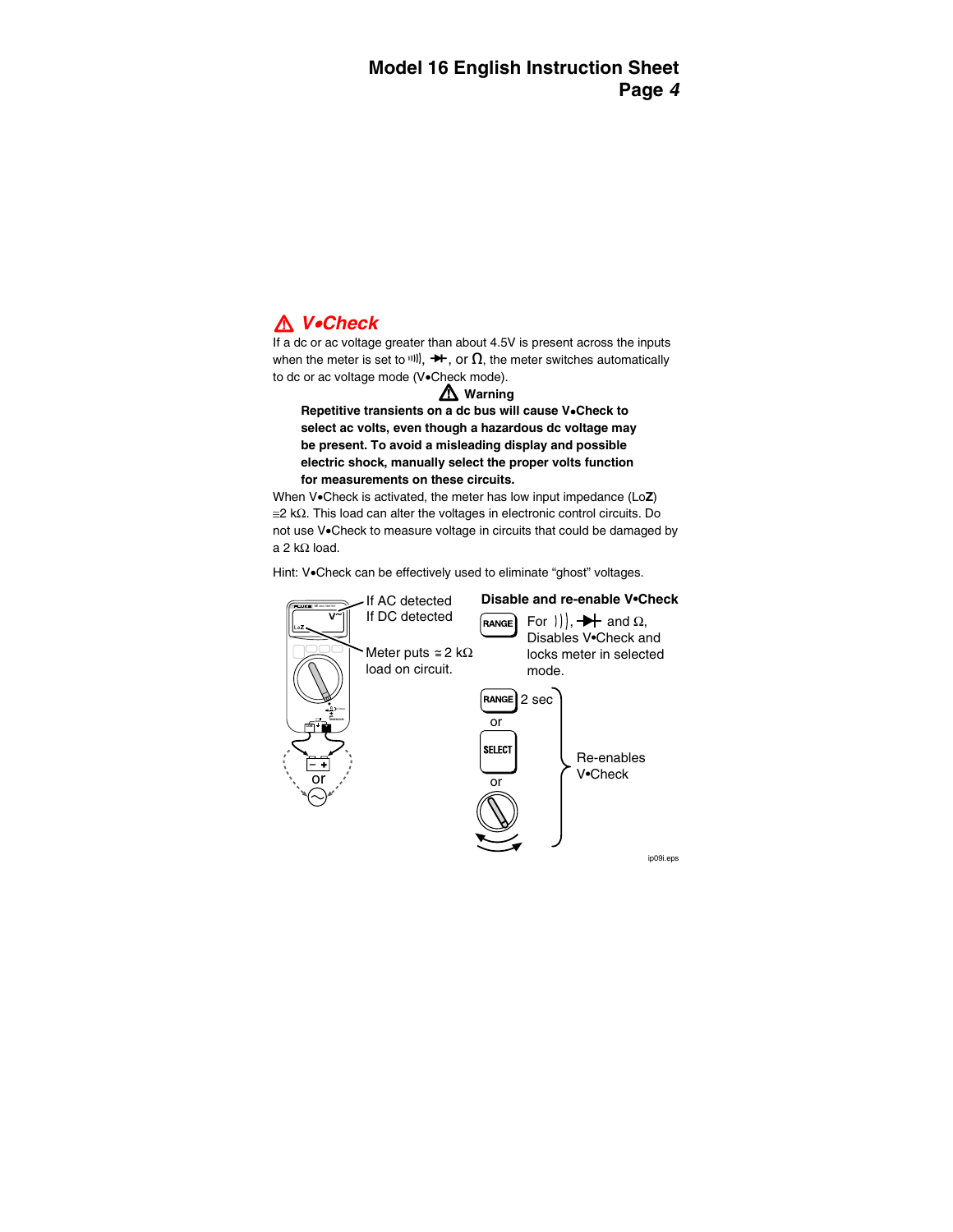#### **Temperature**



ip19f.eps

Note correct connector polarity.

To meet stated accuracy, the 80BK temperature adapter must be at the same temperature as the meter.

W **Warning To avoid possible electric shock, DO NOT apply thermocouple tip to any conductor that is greater than 30V AC, 42.4V pk, or 60V DC to earth.**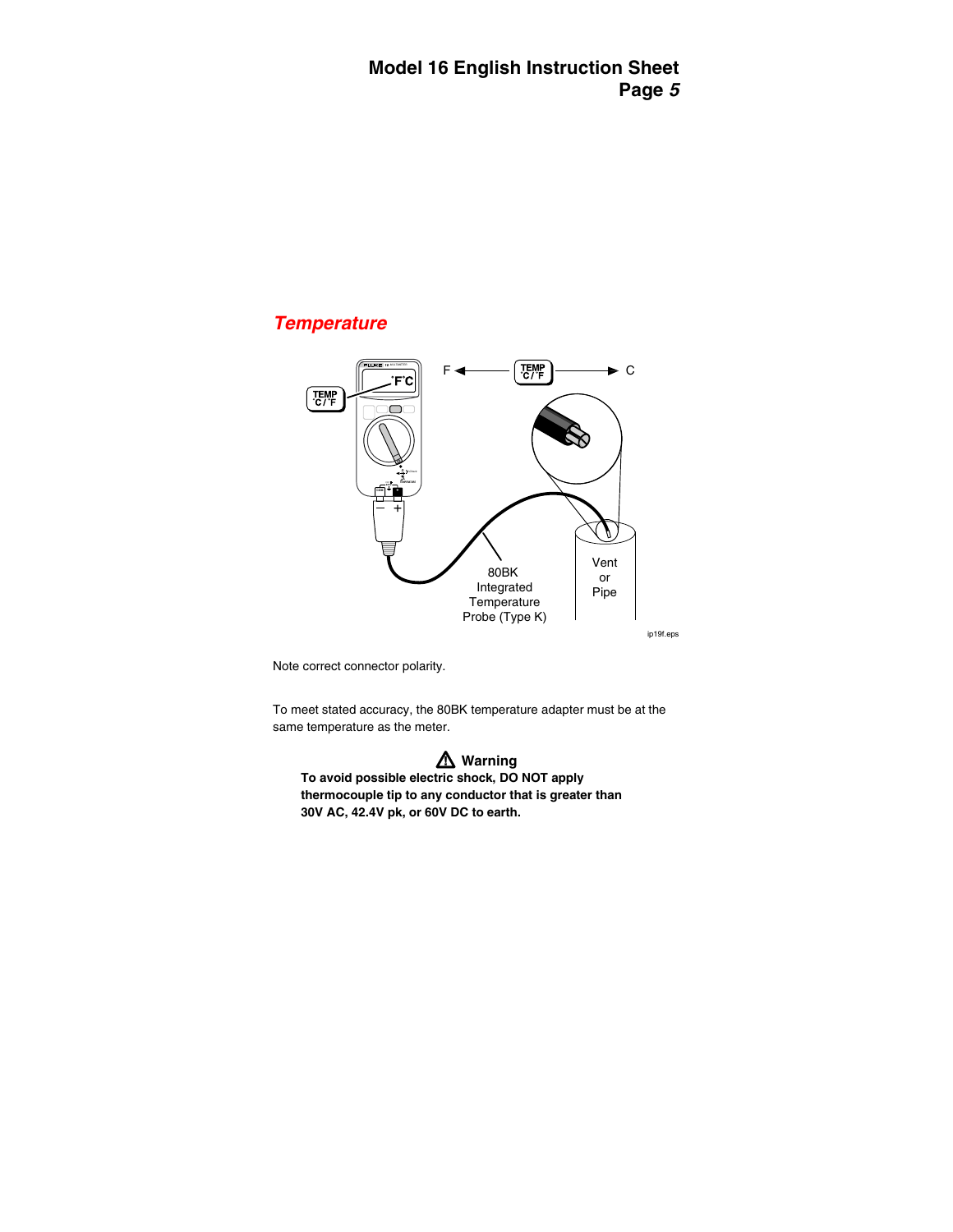## **Capacitance +**

Turn off circuit power; then disconnect and discharge the capacitor before measuring capacitance.



Note correct probe polarity for polarized capacitors.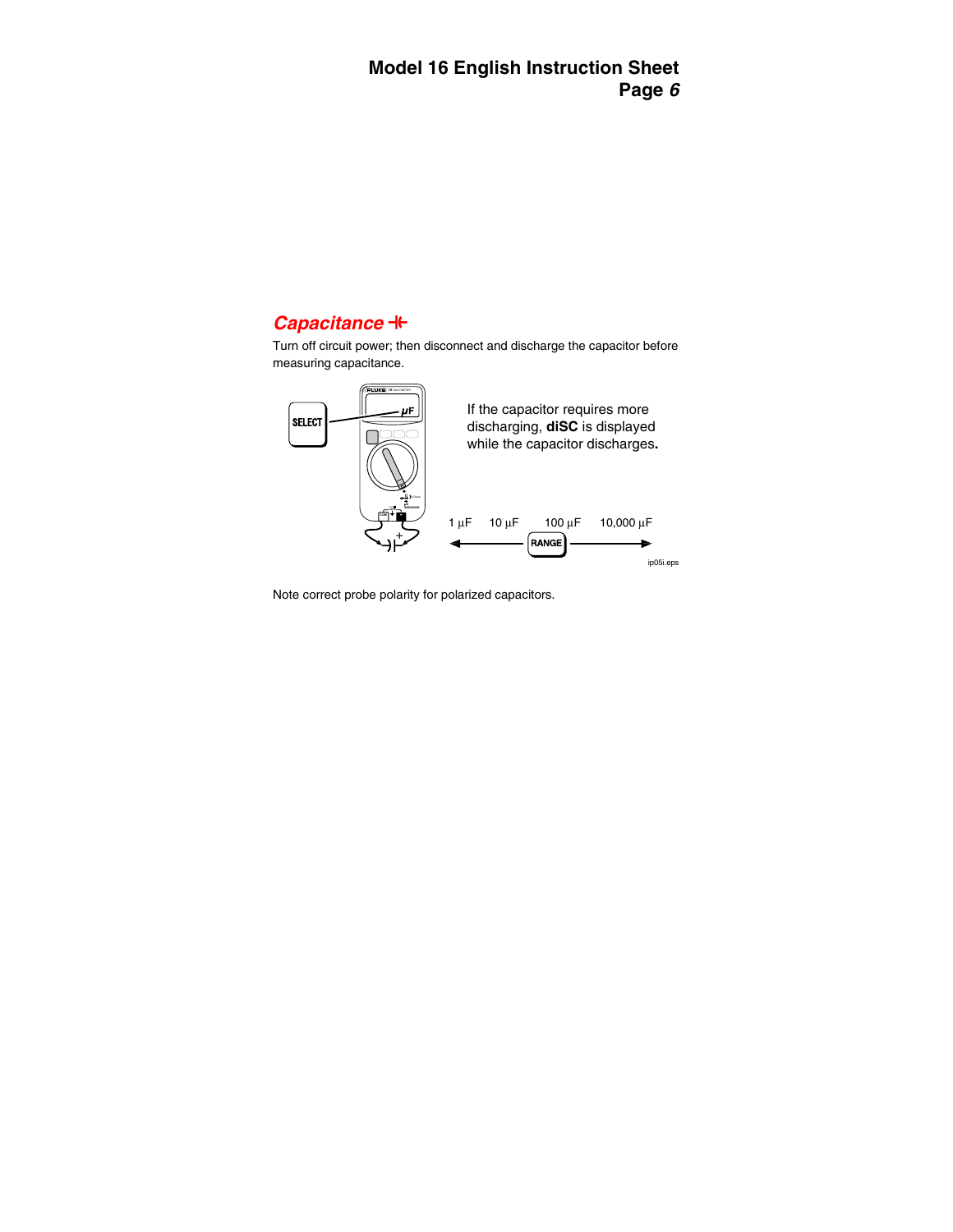

Range 0 to 200 µA



ip20i.eps

Example: Flame rectification circuit.

To measure flame rectification circuits:

- 1. Turn function switch to far right position.
- 2. Push select button 3 times to select  $\mu$ A.
- 3. Connect meter between flame sensor probe and control module.
- 4. Turn heating unit on and record  $\mu$ A measurement.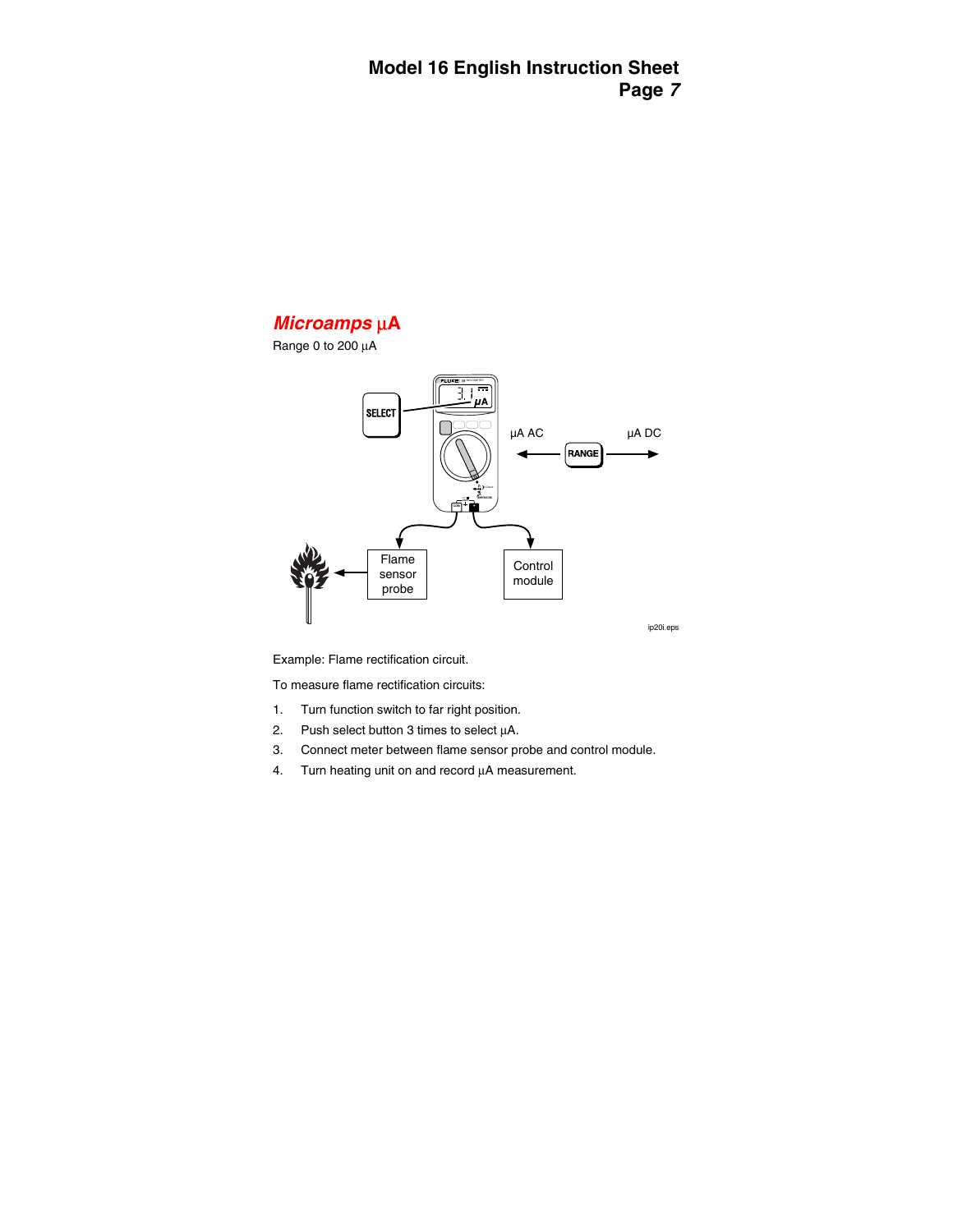#### **Diode Test ++**

Turn off circuit power before testing. For best results diodes should be measured out of circuit. Also refer to V•Check.

#### **Good Diode**



Forward Bias **Reverse** Bias

ip03i.eps

**Bad Diode** 





Shorted **Open** Changes **Open** 

ip04i.eps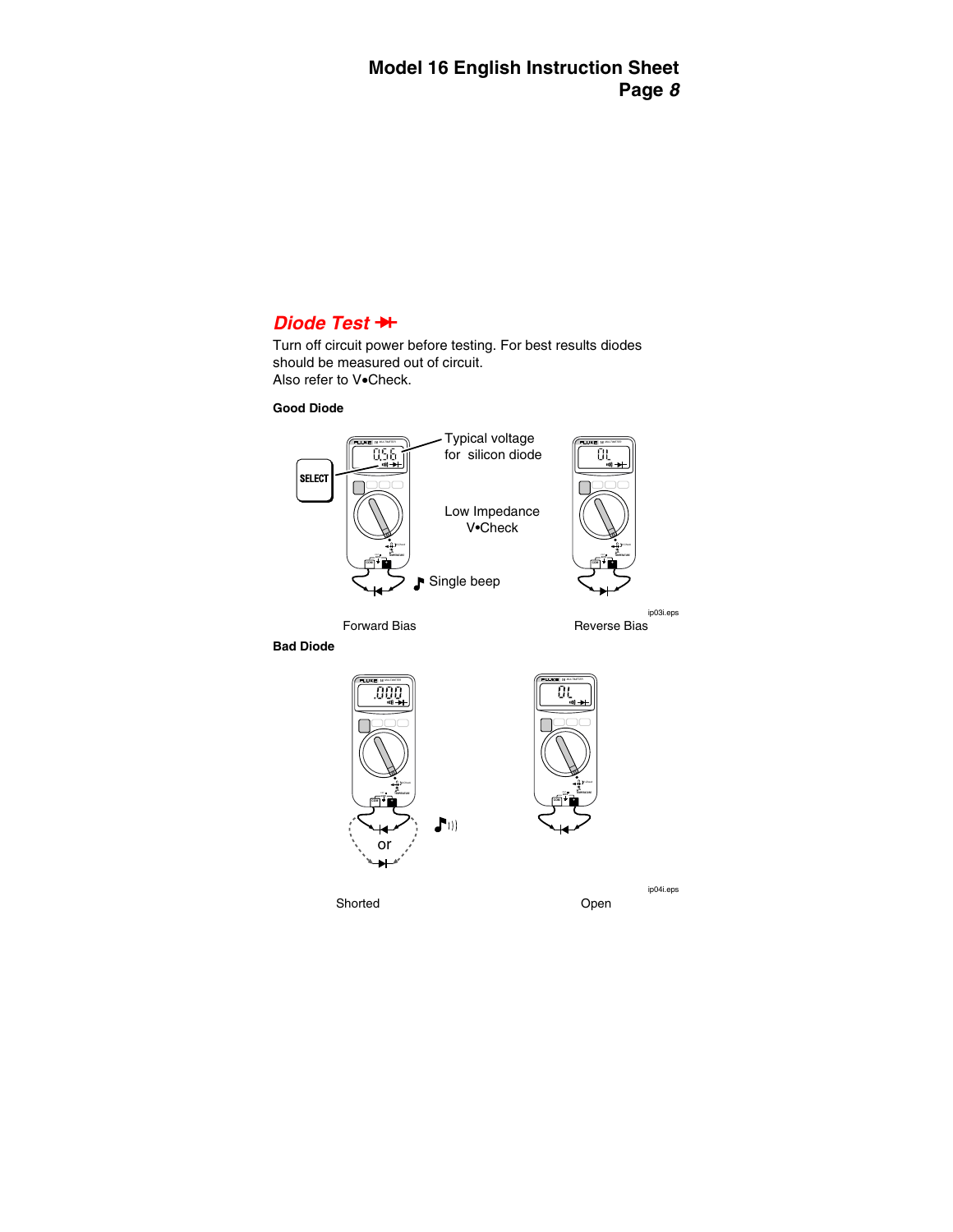

#### **(Records the lowest and highest measurements)**

V•Check, autoranging, and Battery Saver<sup>™</sup> are disabled. Put the meter in the proper range before entering MIN MAX.

When the reading changes more than about 50 digits, the meter gives a short beep. When a new minimum or maximum is recorded, the meter gives a long beep.



ip10i.eps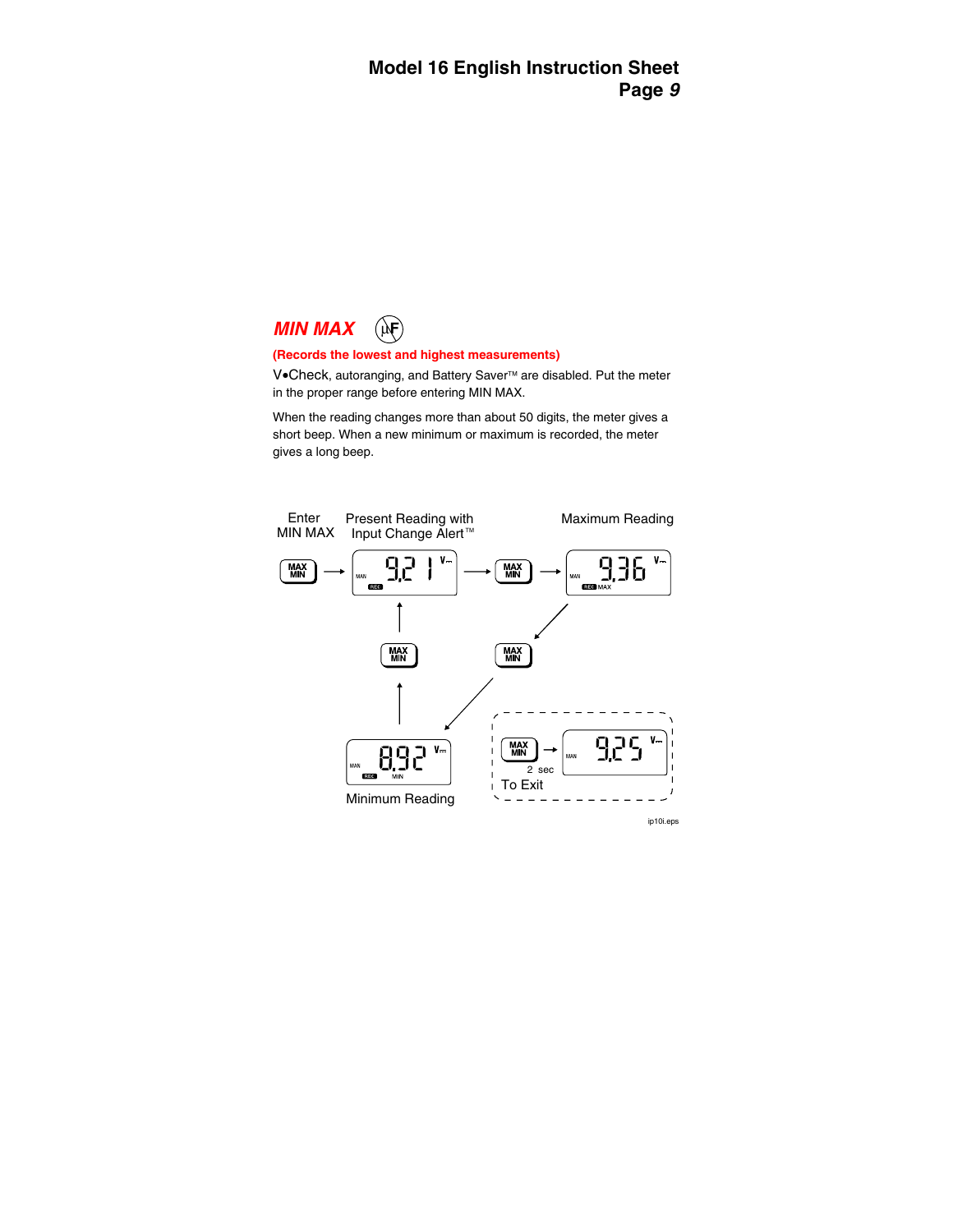## **MIN MAX with Elapsed Time**

Records the hours and minutes between when MIN MAX was entered and the last high and low was recorded. OL is displayed for times longer than 99:59.

To enable the MIN MAX timer, hold down  $\left[\begin{array}{c} \text{MIN} \\ \text{MAX} \end{array}\right]$  while turning the rotary switch from OFF to either measurement mode.



ip11i.eps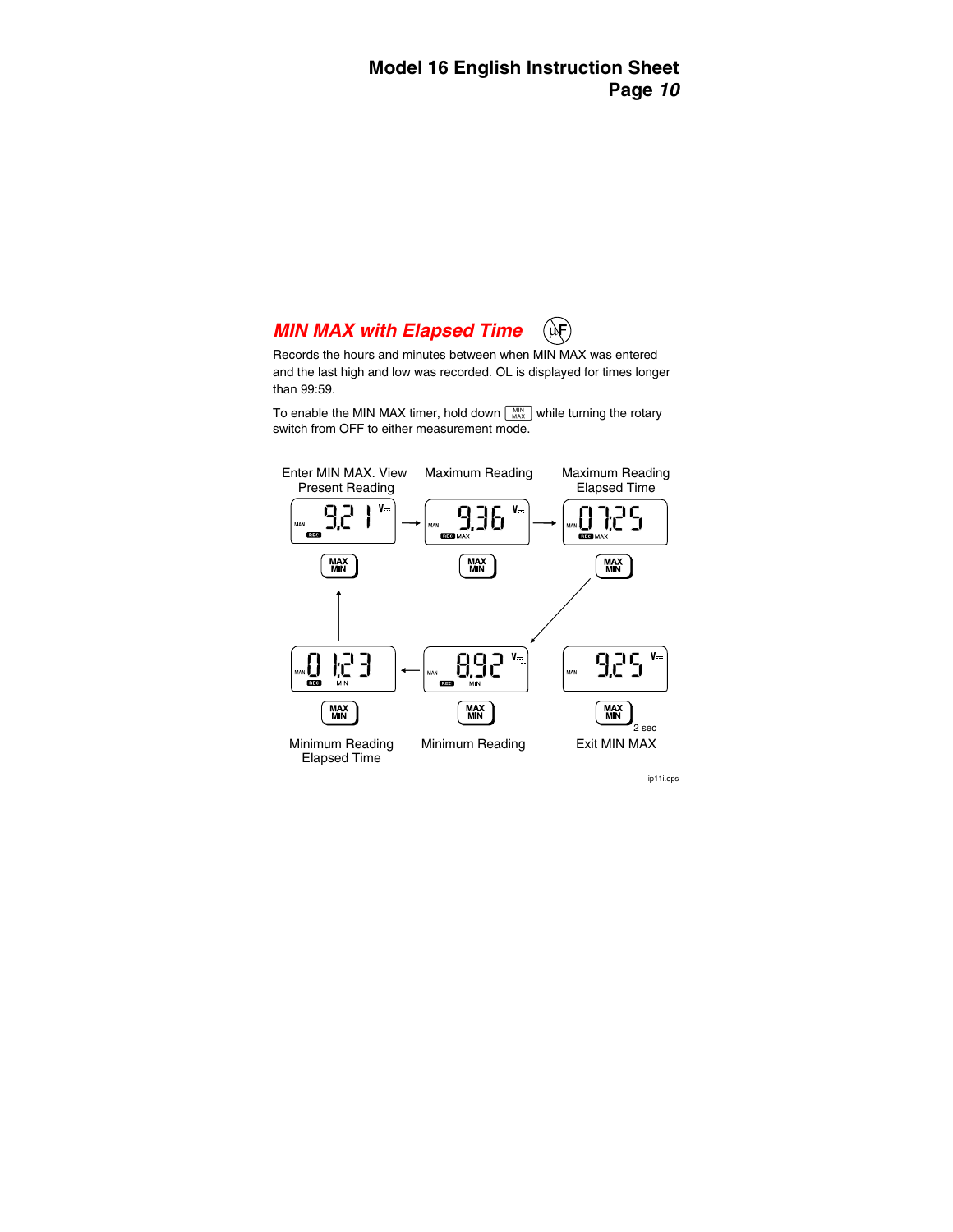### **Disabling the Beeper**

To disable the beeper for all modes, hold down  $F^{AAGE}$  for 2 seconds while turning the meter on.

#### **Continuity Capture**

To set up the meter to capture intermittent shorts and opens, turn the switch to  $\blacktriangleright$  (iii)), connect the leads to the circuit; then press  $\lceil \frac{MIN}{MAX} \rceil$ 



ip12i.eps

Captures transitions longer than 250  $\mu$ s (1/4000<sup>th</sup> of a second).

Transitions after the first transition cause the meter to beep, but the display does not change.

To reset the display to the current condition, press  $\sqrt{\frac{MN}{MAX}}$ 

To exit, press  $\lceil \frac{MN}{MAX} \rceil$  for 2 seconds, or change the measurement mode.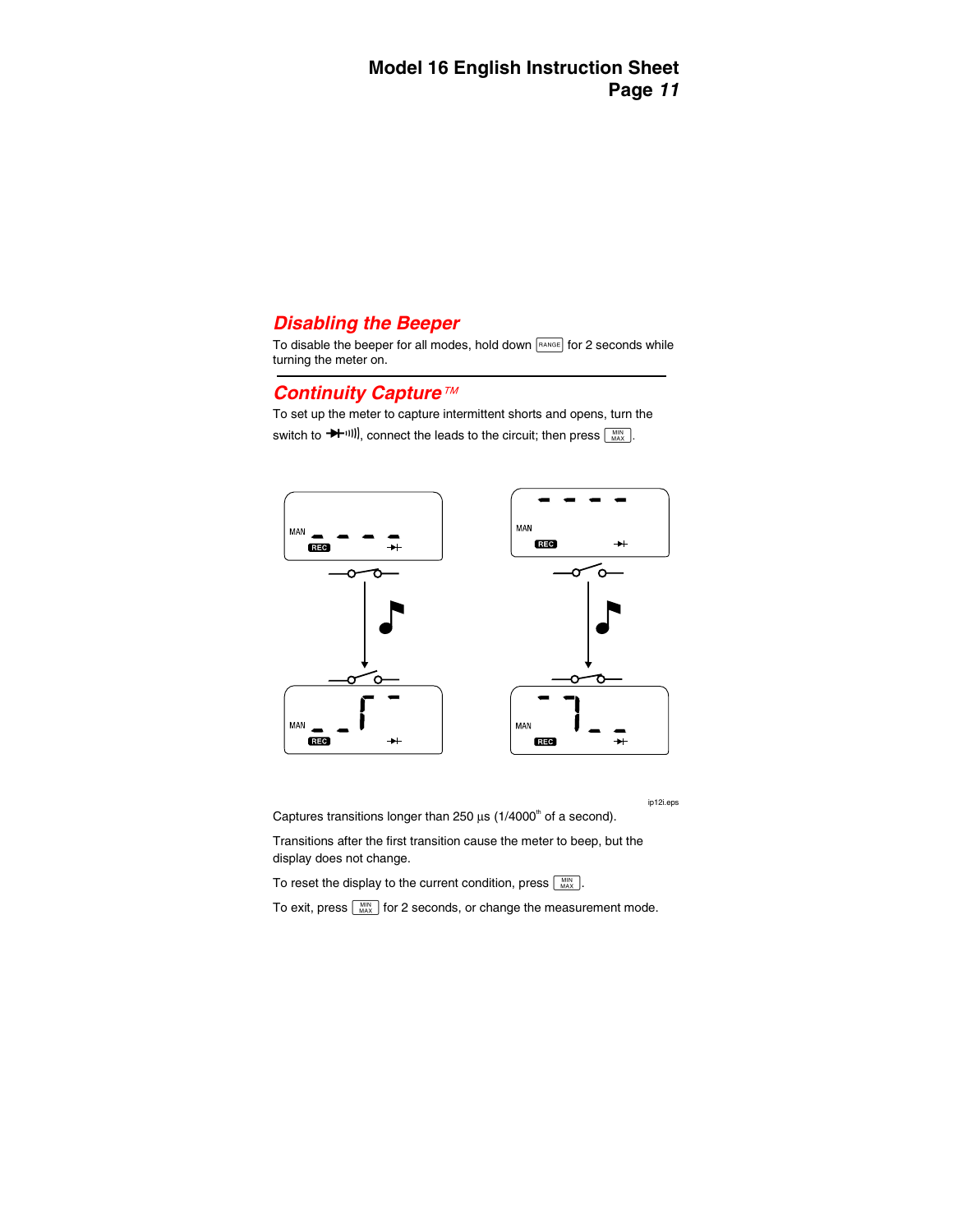#### **Maintenance**

Clean the case with a damp cloth and detergent. Do not use abrasives or solvents.

#### **Battery Replacement**

Remove the test leads before disassembling the case.



#### **Replacement Parts**

Fluke TL-75 (Double-insulated leads) PN 855705<br>ROBK (Integrated Temperature Probe) PN 1273124 80BK (Integrated Temperature Probe)

#### **Service and Parts**

This meter should be serviced only by a qualified service technician. To locate an authorized service center, call:

> USA: 1-888-99-FLUKE (1-888-993-5853) Canada: 1-800-36-FLUKE (1-800-363-5853) Europe: +31 402-675-200 Japan: +81-3-3434-0181 Singapore: +65-738-5655 Anywhere in the world: +1-425-446-5500

Or, visit Fluke's Web site a[t www.fluke.com.](http://www.fluke.com) 

ip13i.eps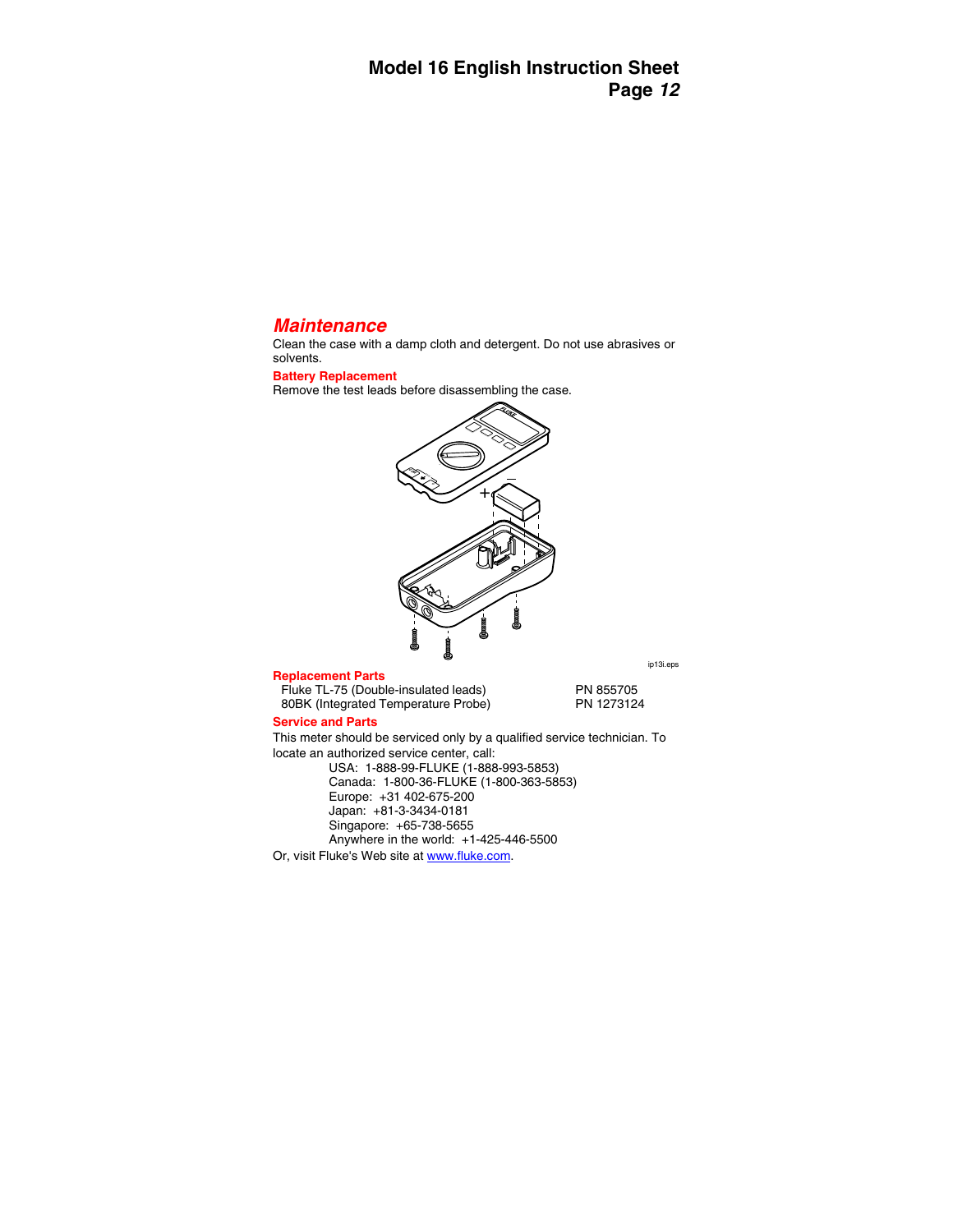#### **Specifications**

Accuracy is specified for a period of one year after calibration, at 18°C to 28°C (64°F to 82°F) with relative humidity to 90%. AC conversions are ac-coupled, average responding, and calibrated to the rms value of a sine wave input. Accuracy specifications are given as follows:

| - 21                                              |                                                      |                    |                                      |  |
|---------------------------------------------------|------------------------------------------------------|--------------------|--------------------------------------|--|
| <b>Function</b>                                   | Range                                                | <b>Resolution</b>  | Accuracy                             |  |
|                                                   | -10 $\mathrm{^{\circ}C}$ to 400 $\mathrm{^{\circ}C}$ | $0.1^{\circ}$ C or | $\pm(1.0\% + 0.8\degree C)$          |  |
| Temperature                                       | 14°F to 752°F                                        | $0.2^{\circ}$ F    | typical                              |  |
|                                                   |                                                      |                    | $\pm$ (1.0% + 1.5°F) typical         |  |
| (Type K Thermocouple)                             | -40 $\mathrm{^{\circ}C}$ to -10 $\mathrm{^{\circ}C}$ | $0.1^{\circ}$ C or | $\pm(5.0\% + 1.5\degree C)$          |  |
|                                                   | -40 $\degree$ F to 14 $\degree$ F                    | $0.2^{\circ}$ F    | typical                              |  |
|                                                   |                                                      |                    | $\pm (5.0\% + 3.3\degree F)$ typical |  |
| Fues deep not include Tune I/ Thompsonuals output |                                                      |                    |                                      |  |

 $+$ ( $\frac{1}{2}$ ) of reading  $+$  [number of least significant digits])

Error does not include Type K Thermocouple errors.

| Error does not include Type K Thermocouple errors.                                                      |                                                                                                  |                        |                                   |  |  |
|---------------------------------------------------------------------------------------------------------|--------------------------------------------------------------------------------------------------|------------------------|-----------------------------------|--|--|
| <b>Function</b>                                                                                         | Range                                                                                            | <b>Resolution</b>      | Accuracy                          |  |  |
|                                                                                                         | 4000 mV <sup>1</sup>                                                                             | 1 mV                   | $\pm(1.9\% + 3)$                  |  |  |
| $\mathsf{v}\mathord{\sim}$                                                                              | 4.000V                                                                                           | 0.001V                 | $\pm(1.9\% + 3)$                  |  |  |
| (50 to 400 Hz)                                                                                          | 40.00V                                                                                           | 00.01V                 | $\pm(1.9\% + 3)$                  |  |  |
|                                                                                                         | 400.0V                                                                                           | 000.1V                 | $\pm(1.9\% + 3)$                  |  |  |
|                                                                                                         | 600V                                                                                             | 1V                     | $\pm(1.9\% + 3)$                  |  |  |
|                                                                                                         | $4000$ mV <sup>1</sup>                                                                           | 1 mV                   | $\pm(0.9\% + 2)$                  |  |  |
|                                                                                                         | 4.000V                                                                                           | 0.001V                 | $\pm(0.9\% + 2)$                  |  |  |
| V==                                                                                                     | 40.00V                                                                                           | 00.01V                 | $\pm(0.9\% + 1)$                  |  |  |
|                                                                                                         | 400.0V                                                                                           | 000.1V                 | $\pm (0.9\% + 1)$                 |  |  |
|                                                                                                         | 600V                                                                                             | 1V                     | $\pm (0.9\% + 1)$                 |  |  |
|                                                                                                         | 400.0 <omega< td=""><td><math>0.1\Omega</math></td><td><math>\pm(0.9\% + 2)</math></td></omega<> | $0.1\Omega$            | $\pm(0.9\% + 2)$                  |  |  |
|                                                                                                         | $4.000 k\Omega$                                                                                  | $0.001 k\Omega$        | $\pm (0.9\% + 1)$                 |  |  |
| Ω                                                                                                       | $40.00 \text{ k}\Omega$                                                                          | $0.01 \text{ k}\Omega$ | $\pm (0.9\% + 1)$                 |  |  |
|                                                                                                         | 400.0 $k\Omega$                                                                                  | $0.1 k\Omega$          | $\pm(0.9\% + 1)$                  |  |  |
|                                                                                                         | $4.000 \text{ M}\Omega$                                                                          | $0.001$ M $\Omega$     | $\pm(0.9\% + 1)$                  |  |  |
|                                                                                                         | 40.00 MΩ                                                                                         | $0.01 \text{ M}\Omega$ | $\pm(1.5\% + 3)$                  |  |  |
|                                                                                                         | $1.000 \mu F$                                                                                    | $0.001 \mu F$          | $\pm(1.9\% + 2)$                  |  |  |
|                                                                                                         | 10.00 $\mu$ F                                                                                    | $0.01 \mu F$           | $\pm(1.9\% + 2)$                  |  |  |
| ᆉ                                                                                                       | 100.0 µF                                                                                         | $0.1 \mu F$            | $\pm(1.9\% + 2)$                  |  |  |
|                                                                                                         | 10000 µF                                                                                         | 1 µF                   | ≤1000 μF ±(1.9% + 2)              |  |  |
|                                                                                                         |                                                                                                  |                        | >1000 μF $\pm$ (10% + 90) typical |  |  |
| $    \rightarrow +$                                                                                     | 2.000V<br>0.001V<br>$\pm$ (1.9% + 2) <sup>*</sup>                                                |                        |                                   |  |  |
| 1. The 4000 mV range can be entered only in manual range mode. Use the                                  |                                                                                                  |                        |                                   |  |  |
| 4000 mV range with accessories.                                                                         |                                                                                                  |                        |                                   |  |  |
| 2. The beeper is guaranteed to come on at $\langle 25\Omega \rangle$ and turn off at $>250\Omega$ . The |                                                                                                  |                        |                                   |  |  |
| meter detects opens or shorts ≥250 µs.                                                                  |                                                                                                  |                        |                                   |  |  |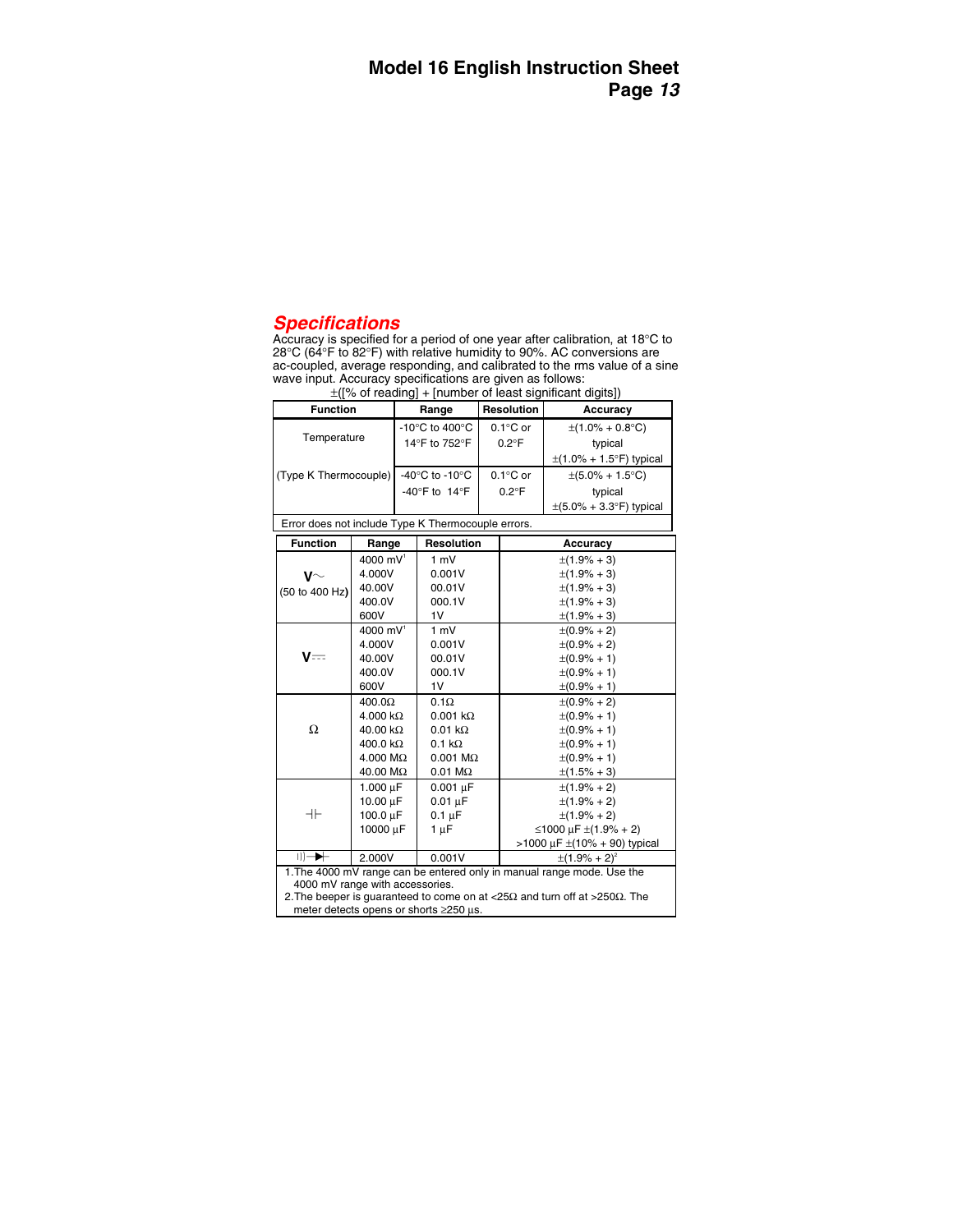| <b>Function</b>         | Range       | <b>Resolution</b>  | Accuracy              | <b>Burden Voltage</b> |
|-------------------------|-------------|--------------------|-----------------------|-----------------------|
| uА<br>(50 Hz to 400 Hz) | 0 to 200 µA | $0.1 \mu A$        | $\pm$ (2% + 3 counts) | $<$ 5 mV/ $\mu$ A     |
| üÄ                      | 0 to 200 uA | 0.1 <sub>u</sub> A | $\pm$ (1% + 2 counts) | $<$ 5 mV/ $\mu$ A     |

| <b>Function</b>   | Overload<br>Protection <sup>1</sup> | Input Impedance (Nominal)                                                                      |                                                 |  |
|-------------------|-------------------------------------|------------------------------------------------------------------------------------------------|-------------------------------------------------|--|
| $\mathsf{v}\sim$  | 600V rms                            | $>5$ M $\Omega$ < 100 pF<br>V. Check and Loz = >2 k $\Omega$ <200 pF (ac coupled) <sup>2</sup> |                                                 |  |
| $V = -$           | 600V rms                            | >10M $\Omega$ <100 pF<br>V.Check and Lo $Z = 2$ k $\Omega$ < 200 pF <sup>2</sup>               |                                                 |  |
|                   |                                     | <b>Common Mode Rejection</b><br>Ratio (1 kΩ Unbalanced)                                        | <b>Normal Mode Rejection</b>                    |  |
| $\mathsf{V}^\sim$ | 600V rms                            | $>60$ dB at dc 50 or 60 Hz                                                                     |                                                 |  |
| V==               | 600V rms                            | $>100$ dB at dc, 50 or 60 Hz                                                                   | >50 dB at 50 Hz or 60 Hz                        |  |
|                   |                                     | <b>Open Circuit Test Voltage</b>                                                               | <b>Full Scale Voltage</b><br>To 4.0 MΩ<br>40 MΩ |  |
| Ω                 | 600V rms                            | $<$ 1.5V dc                                                                                    | <450 mV dc $\vert$ <1.5V dc                     |  |
| ↠                 | 600V rms                            | 2.4-3.0V dc                                                                                    | 2.400V dc                                       |  |
|                   | <b>Short Circuit Current</b>        |                                                                                                |                                                 |  |
| Ω                 | 600V rms                            | <500 μA                                                                                        |                                                 |  |
| →                 | 600V rms                            | 0.95 mA (typical)                                                                              |                                                 |  |

1.  $3 \times 10^6$  V Hz maximum

2. ≅2 kΩ input impedance up to 50V. Impedance increases with input voltage to >300 kΩ at 600V.

#### **MIN MAX Recording Accuracy and Response Time**

Specified accuracy of the measurement function ±12 digits in dc for changes >200 ms in duration (±40 digits in ac). Typical 100 ms response to 80%.

Example 1: This would mean  $\pm 1.2^\circ$  when recording temperature.

Example 2: This would mean  $\pm 1.2$   $\mu$ A when recording  $\mu$ A or  $\pm 12A$  if used with a dc amp probe (with a mV input).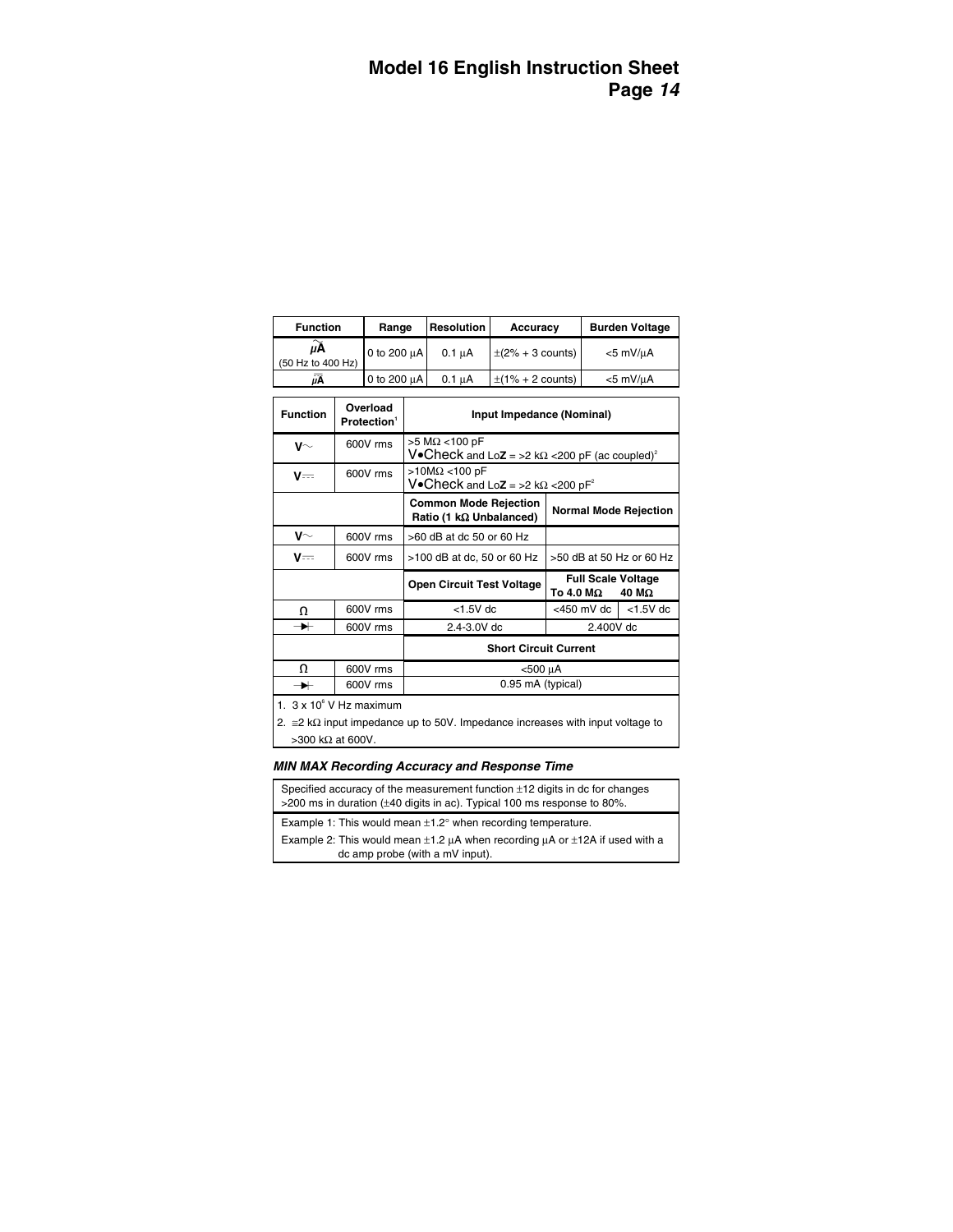**MIN MAX Recording with Elapsed Time** 

| <b>Elapsed Time</b>                                                        | <b>Resolution</b>                                                                                                              | Accuracy                                                                                                              |  |  |
|----------------------------------------------------------------------------|--------------------------------------------------------------------------------------------------------------------------------|-----------------------------------------------------------------------------------------------------------------------|--|--|
| 0 to 100 hours (99:59)                                                     | 1 minute                                                                                                                       | 0.3% typical                                                                                                          |  |  |
| <b>Maximum Voltage</b><br><b>Between any Terminal</b><br>and Earth Ground: | 600V rms                                                                                                                       |                                                                                                                       |  |  |
| Display:                                                                   |                                                                                                                                | 3 3/4-digits, 4000 counts, updates 4/sec                                                                              |  |  |
| <b>Operating Temperature:</b>                                              |                                                                                                                                | -10°C to 50°C (14°F to 122°F)                                                                                         |  |  |
| <b>Storage Temperature:</b>                                                | -30°C to 60°C (-22°F to 140°F)                                                                                                 | indefinitely (to -40°C (-40°F) for 100 hrs)                                                                           |  |  |
| <b>Temperature</b><br>Coefficient:                                         | $(0.1 \times \text{specified accuracy})^{\circ}C$ (<18 °C or<br>>28°C)                                                         |                                                                                                                       |  |  |
| <b>Relative Humidity:</b>                                                  |                                                                                                                                | 0% to 90% (-10°C to 35°C; 14°F to 95°F)                                                                               |  |  |
|                                                                            |                                                                                                                                | 0% to 70% (35°C to 50°C; 95°F to 122°F)                                                                               |  |  |
| <b>Battery Type:</b>                                                       |                                                                                                                                | 9V, NEDA 1604 or IEC 6F22                                                                                             |  |  |
| <b>Battery Life:</b>                                                       | 650 continuous hours with alkaline                                                                                             |                                                                                                                       |  |  |
|                                                                            |                                                                                                                                | 450 continuous hours with carbon-zinc                                                                                 |  |  |
| Shock:                                                                     | 1 meter drop 6 sides.                                                                                                          |                                                                                                                       |  |  |
| Vibration:                                                                 | Class II vibration MIL-PRF-28800F                                                                                              |                                                                                                                       |  |  |
| Size (H x W x L):                                                          | 3.46 cm x 7.05 cm x 14.23 cm                                                                                                   |                                                                                                                       |  |  |
|                                                                            | $(1.35 \text{ in } x 2.75 \text{ in } x 5.55 \text{ in})$                                                                      |                                                                                                                       |  |  |
| Weight:<br>286g (10 oz)                                                    |                                                                                                                                |                                                                                                                       |  |  |
| Safety:                                                                    | Designed to Protection Class II<br>III, 600 Volts).                                                                            | requirement of UL3111, ANSI/ISA-S82,<br>CSA C22.2 No 231, and VDE 0411, and<br>IEC 1010 overvoltage Category III (CAT |  |  |
| <b>EMI Regulations:</b>                                                    | Complies with FCC Part 15, Class B, and<br>VDE 0871B. Trademark of TÜV Product<br>Services. Complies with EN 61010-1:<br>1993. |                                                                                                                       |  |  |
| <b>Certifications:</b>                                                     | C E GR∘                                                                                                                        |                                                                                                                       |  |  |
|                                                                            |                                                                                                                                | TUV, UL and VDE                                                                                                       |  |  |